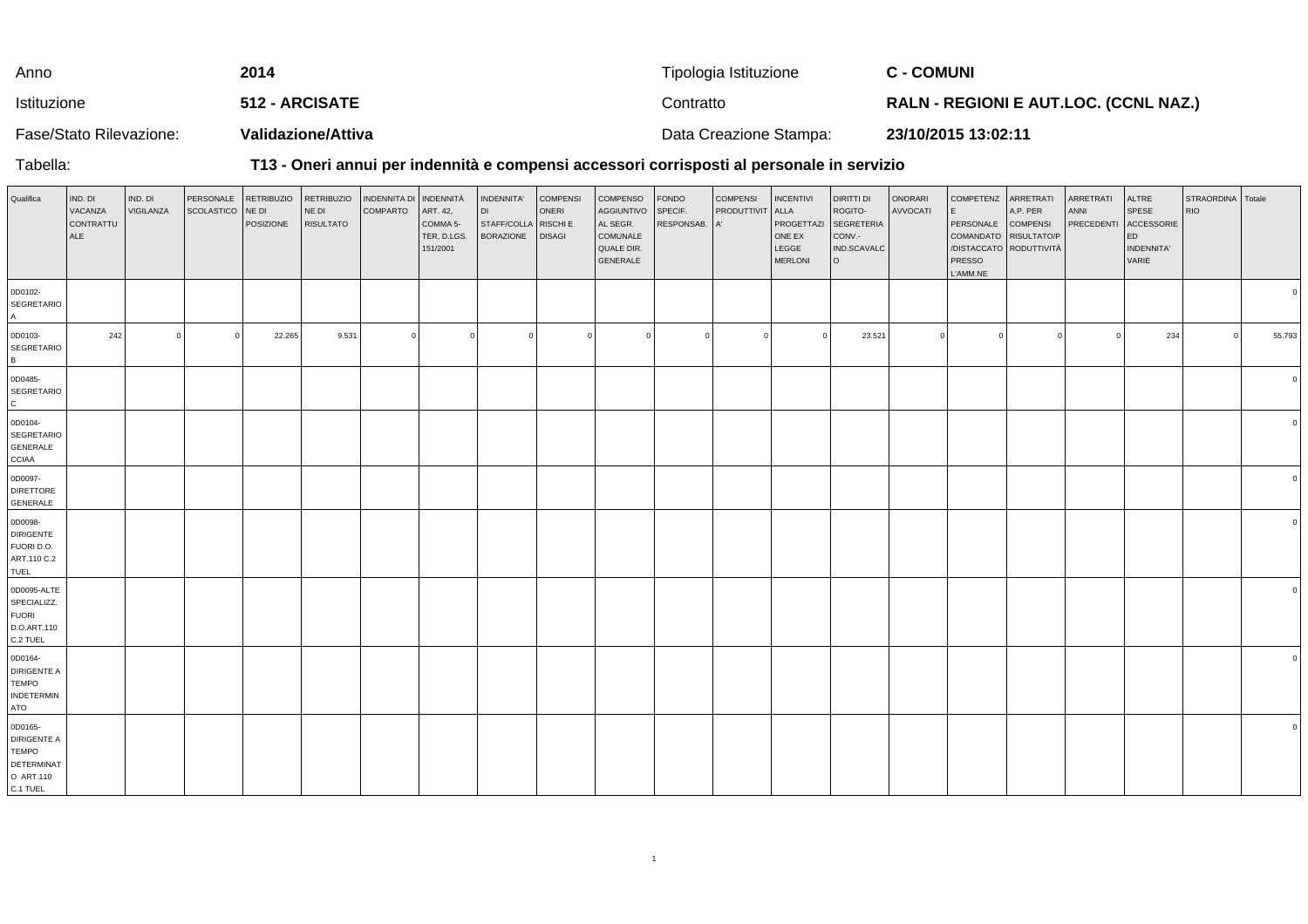| Qualifica                                                                | IND. DI<br>VACANZA<br>CONTRATTU<br>ALE | IND. DI<br>VIGILANZA | PERSONALE<br><b>SCOLASTICO</b> | RETRIBUZIO<br>NE DI<br>POSIZIONE | <b>RETRIBUZIO</b><br>NE DI<br><b>RISULTATO</b> | <b>INDENNITA DI</b><br><b>COMPARTO</b> | INDENNITÀ<br>ART. 42,<br>COMMA 5-<br>TER, D.LGS.<br>151/2001 | INDENNITA'<br><b>DI</b><br>STAFF/COLLA<br><b>BORAZIONE</b> | <b>COMPENSI</b><br>ONERI<br>RISCHI E<br><b>DISAGI</b> | COMPENSO<br><b>AGGIUNTIVO</b><br>AL SEGR.<br>COMUNALE<br>QUALE DIR.<br>GENERALE | <b>FONDO</b><br>SPECIF.<br>RESPONSAB. | <b>COMPENSI</b><br>PRODUTTIVIT<br>A' | <b>INCENTIVI</b><br><b>ALLA</b><br>PROGETTAZI<br>ONE EX<br>LEGGE<br><b>MERLONI</b> | DIRITTI DI<br>ROGITO-<br><b>SEGRETERIA</b><br>CONV.-<br>IND.SCAVALC<br>l o | ONORARI<br>AVVOCATI | <b>COMPETENZ</b><br>l E<br>PERSONALE<br>COMANDATO RISULTATO/P<br>/DISTACCATO RODUTTIVITÀ<br>PRESSO<br>L'AMM.NE | ARRETRATI<br>A.P. PER<br><b>COMPENSI</b> | ARRETRATI<br>ANNI<br>PRECEDENTI | ALTRE<br>SPESE<br>ACCESSORIE<br>ED<br>INDENNITA'<br>VARIE | STRAORDINA<br><b>RIO</b> | Totale   |
|--------------------------------------------------------------------------|----------------------------------------|----------------------|--------------------------------|----------------------------------|------------------------------------------------|----------------------------------------|--------------------------------------------------------------|------------------------------------------------------------|-------------------------------------------------------|---------------------------------------------------------------------------------|---------------------------------------|--------------------------------------|------------------------------------------------------------------------------------|----------------------------------------------------------------------------|---------------------|----------------------------------------------------------------------------------------------------------------|------------------------------------------|---------------------------------|-----------------------------------------------------------|--------------------------|----------|
| 0D0I95-ALTE<br>SPECIALIZZ.<br>IN D.O.<br>ART.110 C.1<br>TUEL             |                                        |                      |                                |                                  |                                                |                                        |                                                              |                                                            |                                                       |                                                                                 |                                       |                                      |                                                                                    |                                                                            |                     |                                                                                                                |                                          |                                 |                                                           |                          |          |
| 0D6A00-<br>POSIZ. ECON<br>D6 - PROFILI<br>ACCESSO D3                     |                                        |                      |                                |                                  |                                                |                                        |                                                              |                                                            |                                                       |                                                                                 |                                       |                                      |                                                                                    |                                                                            |                     |                                                                                                                |                                          |                                 |                                                           |                          |          |
| 0D6000-<br>POSIZ. ECON.<br>D6 - PROFILO<br>ACCESSO D1                    |                                        |                      |                                |                                  |                                                |                                        |                                                              |                                                            |                                                       |                                                                                 |                                       |                                      |                                                                                    |                                                                            |                     |                                                                                                                |                                          |                                 |                                                           |                          |          |
| 052486-<br>POSIZ.ECON.<br>D5 PROFILI<br>ACCESSO D3                       |                                        |                      |                                |                                  |                                                |                                        |                                                              |                                                            |                                                       |                                                                                 |                                       |                                      |                                                                                    |                                                                            |                     |                                                                                                                |                                          |                                 |                                                           |                          |          |
| 052487-<br>POSIZ.ECON.<br>D5 PROFILI<br>ACCESSO D1                       |                                        |                      |                                |                                  |                                                |                                        |                                                              |                                                            |                                                       |                                                                                 |                                       |                                      |                                                                                    |                                                                            |                     |                                                                                                                |                                          |                                 |                                                           |                          |          |
| 051488-<br>POSIZ.ECON.<br>D4 PROFILI<br>ACCESSO D3                       |                                        |                      |                                |                                  |                                                |                                        |                                                              |                                                            |                                                       |                                                                                 |                                       |                                      |                                                                                    |                                                                            |                     |                                                                                                                |                                          |                                 |                                                           |                          | $\Omega$ |
| 051489-<br>POSIZ.ECON.<br>D4 PROFILI<br>ACCESSO D1                       | 190                                    | $\Omega$             | $\overline{0}$                 | 11.880                           | 3.153                                          | 623                                    | $\Omega$                                                     | $\Omega$                                                   | $\Omega$                                              |                                                                                 | $\Omega$                              | $\Omega$                             | 99                                                                                 | $\overline{0}$                                                             | $\Omega$            | $\Omega$                                                                                                       |                                          | $\Omega$                        | $\overline{0}$                                            | 76                       | 16.021   |
| 058000-<br>POSIZIONE<br><b>ECONOMICA</b><br>DI ACCESSO<br>D <sub>3</sub> |                                        |                      |                                |                                  |                                                |                                        |                                                              |                                                            |                                                       |                                                                                 |                                       |                                      |                                                                                    |                                                                            |                     |                                                                                                                |                                          |                                 |                                                           |                          |          |
| 050000-<br>POSIZIONE<br><b>ECONOMICA</b><br>D <sub>3</sub>               | 730                                    | $\Omega$             | $\overline{0}$                 | 46.080                           | 12.230                                         | 2.491                                  | $\Omega$                                                     | $\overline{0}$                                             | $\Omega$                                              | $\Omega$                                                                        | $\Omega$                              | $\Omega$                             | $\Omega$                                                                           | $\overline{0}$                                                             | $\Omega$            | $\Omega$                                                                                                       | $\Omega$                                 | $\Omega$                        | 6.660                                                     | 477                      | 68.668   |
| 049000-<br>POSIZIONE<br><b>ECONOMICA</b><br>D <sub>2</sub>               | 167                                    | 1.089                | $\overline{0}$                 | 11.178                           | 3.026                                          | 611                                    | $\Omega$                                                     | $\Omega$                                                   | $\Omega$                                              |                                                                                 | $\Omega$                              | $\Omega$                             | $\Omega$                                                                           | $\overline{0}$                                                             | $\Omega$            |                                                                                                                |                                          | $\Omega$                        | $\overline{0}$                                            | 132                      | 16.203   |
| 057000-<br>POSIZIONE<br><b>ECONOMICA</b><br>DI ACCESSO<br>D1             | 556                                    | $\Omega$             | $\Omega$                       | 20.233                           | 5.065                                          | 2.179                                  | $\Omega$                                                     | $\Omega$                                                   | $\Omega$                                              |                                                                                 | $\Omega$                              | $\Omega$                             | 3.753                                                                              | $\overline{0}$                                                             | $\Omega$            | $\Omega$                                                                                                       |                                          | $\Omega$                        | $\mathbf 0$                                               | $\Omega$                 | 31.786   |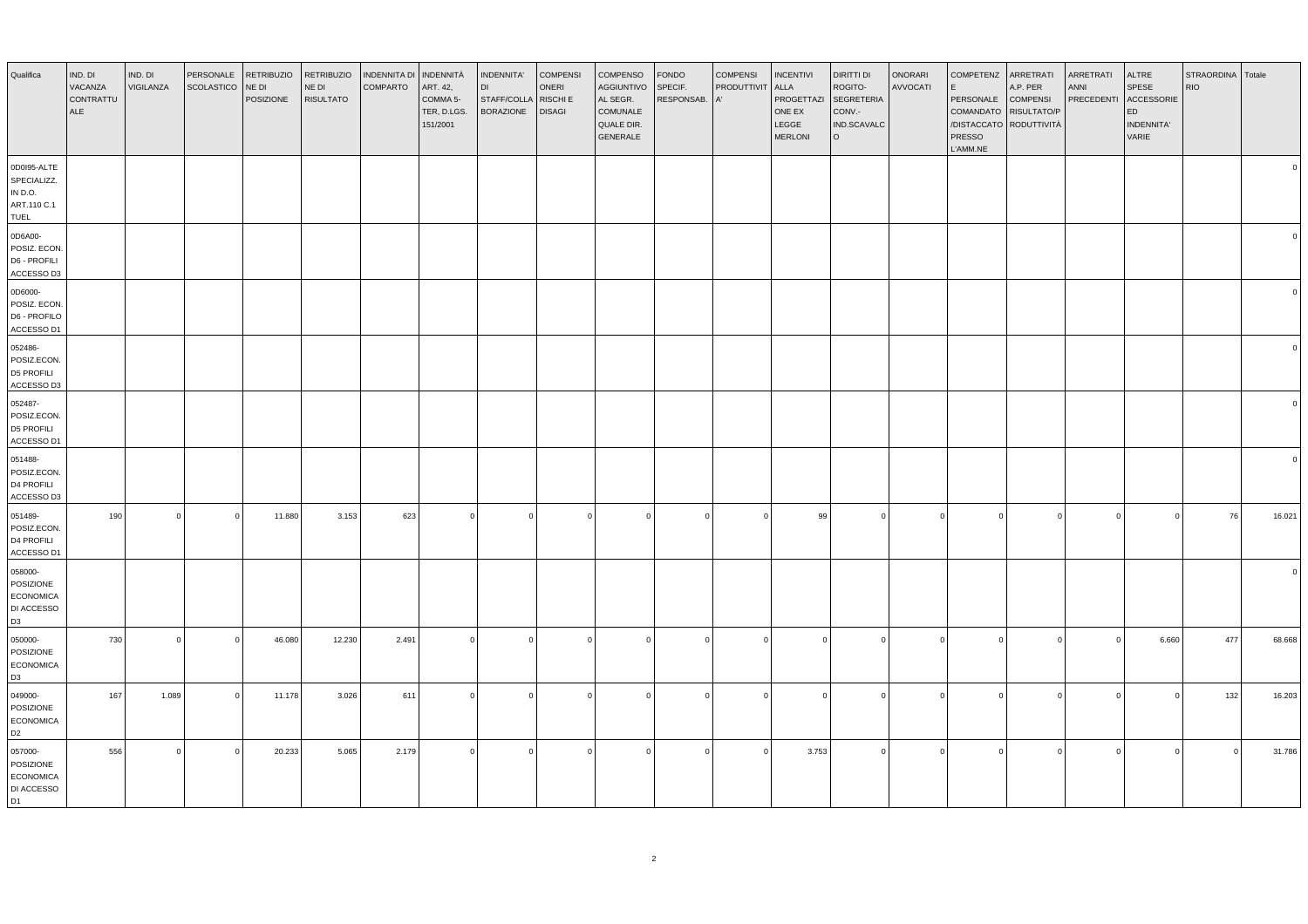| Qualifica                                                    | IND. DI<br>VACANZA<br>CONTRATTU<br>ALE | IND. DI<br>VIGILANZA | PERSONALE<br>SCOLASTICO | <b>RETRIBUZIO</b><br>NE DI<br>POSIZIONE | <b>RETRIBUZIO</b><br>NE DI<br><b>RISULTATO</b> | <b>INDENNITA DI</b><br><b>COMPARTO</b> | INDENNITÀ<br>ART. 42,<br>COMMA 5-<br>TER, D.LGS.<br>151/2001 | INDENNITA'<br><b>DI</b><br>STAFF/COLLA<br><b>BORAZIONE</b> | <b>COMPENSI</b><br>ONERI<br>RISCHI E<br><b>DISAGI</b> | COMPENSO<br>AGGIUNTIVO<br>AL SEGR.<br>COMUNALE<br>QUALE DIR.<br>GENERALE | <b>FONDO</b><br>SPECIF.<br>RESPONSAB. | <b>COMPENSI</b><br>PRODUTTIVIT | <b>INCENTIVI</b><br>ALLA<br>PROGETTAZI<br>ONE EX<br>LEGGE<br><b>MERLONI</b> | DIRITTI DI<br>ROGITO-<br><b>SEGRETERIA</b><br>CONV.-<br>IND.SCAVALC<br>l o | <b>ONORARI</b><br>AVVOCATI | COMPETENZ<br>PERSONALE<br><b>PRESSO</b><br>L'AMM.NE | ARRETRATI<br>A.P. PER<br><b>COMPENSI</b><br>COMANDATO RISULTATO/P<br>/DISTACCATO RODUTTIVITÀ | ARRETRATI<br><b>ANNI</b><br>PRECEDENTI | ALTRE<br>SPESE<br>ACCESSORIE<br>ED<br><b>INDENNITA'</b><br>VARIE | STRAORDINA Totale<br><b>RIO</b> |        |
|--------------------------------------------------------------|----------------------------------------|----------------------|-------------------------|-----------------------------------------|------------------------------------------------|----------------------------------------|--------------------------------------------------------------|------------------------------------------------------------|-------------------------------------------------------|--------------------------------------------------------------------------|---------------------------------------|--------------------------------|-----------------------------------------------------------------------------|----------------------------------------------------------------------------|----------------------------|-----------------------------------------------------|----------------------------------------------------------------------------------------------|----------------------------------------|------------------------------------------------------------------|---------------------------------|--------|
| 046000-<br>POSIZIONE<br><b>ECONOMICA</b><br>C5               |                                        |                      |                         |                                         |                                                |                                        |                                                              |                                                            |                                                       |                                                                          |                                       |                                |                                                                             |                                                                            |                            |                                                     |                                                                                              |                                        |                                                                  |                                 |        |
| 045000-<br>POSIZIONE<br><b>ECONOMICA</b><br>C <sub>4</sub>   | 205                                    |                      | $\Omega$                | 1.033                                   | $\Omega$                                       | 711                                    | $\Omega$                                                     | $\Omega$                                                   | 222                                                   |                                                                          | $\circ$                               | $\Omega$                       | 198                                                                         | $\Omega$                                                                   |                            | $\Omega$                                            |                                                                                              | $\Omega$                               | $\Omega$                                                         | 79                              | 2.448  |
| 043000-<br>POSIZIONE<br><b>ECONOMICA</b><br>C <sub>3</sub>   | 1.229                                  | 1.086                | 5.672                   | $\circ$                                 |                                                | 4.339                                  | $\Omega$                                                     | $\Omega$                                                   | 4.233                                                 |                                                                          | $\overline{0}$                        | $\Omega$                       | 573                                                                         | 0                                                                          | $\Omega$                   | $\Omega$                                            | $\sqrt{ }$                                                                                   | $\Omega$                               | $\Omega$                                                         | 292                             | 17.424 |
| 042000-<br>POSIZIONE<br><b>ECONOMICA</b><br>C <sub>2</sub>   | 299                                    | 1.108                | 1.425                   | 2.066                                   | $\Omega$                                       | 1.098                                  | $\circ$                                                      | $\overline{0}$                                             | 5.215                                                 | $\Omega$                                                                 | $\circ$                               | $\Omega$                       | $\Omega$                                                                    | ol                                                                         | $\Omega$                   | $\Omega$                                            | $\Omega$                                                                                     | $\Omega$                               | $\circ$                                                          | 701                             | 11.912 |
| 056000-<br>POSIZIONE<br><b>ECONOMICA</b><br>DI ACCESSO<br>C1 | 2.432                                  | 3.295                | $\Omega$                | 7.230                                   |                                                | 9.106                                  | $\Omega$                                                     | $\Omega$                                                   | 14.546                                                | $\Omega$                                                                 | $\circ$                               | 689                            | 512                                                                         | $\circ$                                                                    | $\Omega$                   | $\Omega$                                            | $\sqrt{ }$                                                                                   | $\Omega$                               | 870                                                              | 3.533                           | 42.213 |
| 0B7A00-<br>POSIZ. ECON.<br><b>B7 - PROFILO</b><br>ACCESSO B3 |                                        |                      |                         |                                         |                                                |                                        |                                                              |                                                            |                                                       |                                                                          |                                       |                                |                                                                             |                                                                            |                            |                                                     |                                                                                              |                                        |                                                                  |                                 |        |
| 0B7000-<br>POSIZ. ECON.<br><b>B7 - PROFILO</b><br>ACCESSO B1 |                                        |                      |                         |                                         |                                                |                                        |                                                              |                                                            |                                                       |                                                                          |                                       |                                |                                                                             |                                                                            |                            |                                                     |                                                                                              |                                        |                                                                  |                                 |        |
| 038490-<br>POSIZ.ECON.<br><b>B6 PROFILI</b><br>ACCESSO B3    | 144                                    |                      | $\Omega$                | $\overline{0}$                          |                                                | 468                                    | $\Omega$                                                     | $\Omega$                                                   | 932                                                   |                                                                          | $\Omega$                              | $\Omega$                       | $\Omega$                                                                    | $\Omega$                                                                   |                            |                                                     |                                                                                              | $\Omega$                               | 1.683                                                            | 545                             | 3.772  |
| 038491-<br>POSIZ.ECON<br><b>B6 PROFILI</b><br>ACCESSO B1     |                                        |                      |                         |                                         |                                                |                                        |                                                              |                                                            |                                                       |                                                                          |                                       |                                |                                                                             |                                                                            |                            |                                                     |                                                                                              |                                        |                                                                  |                                 |        |
| 037492-<br>POSIZ.ECON.<br><b>B5 PROFILI</b><br>ACCESSO B3    |                                        |                      |                         |                                         |                                                |                                        |                                                              |                                                            |                                                       |                                                                          |                                       |                                |                                                                             |                                                                            |                            |                                                     |                                                                                              |                                        |                                                                  |                                 |        |
| 037493-<br>POSIZ.ECON.<br><b>B5 PROFILI</b><br>ACCESSO B1    |                                        |                      |                         |                                         |                                                |                                        |                                                              |                                                            |                                                       |                                                                          |                                       |                                |                                                                             |                                                                            |                            |                                                     |                                                                                              |                                        |                                                                  |                                 |        |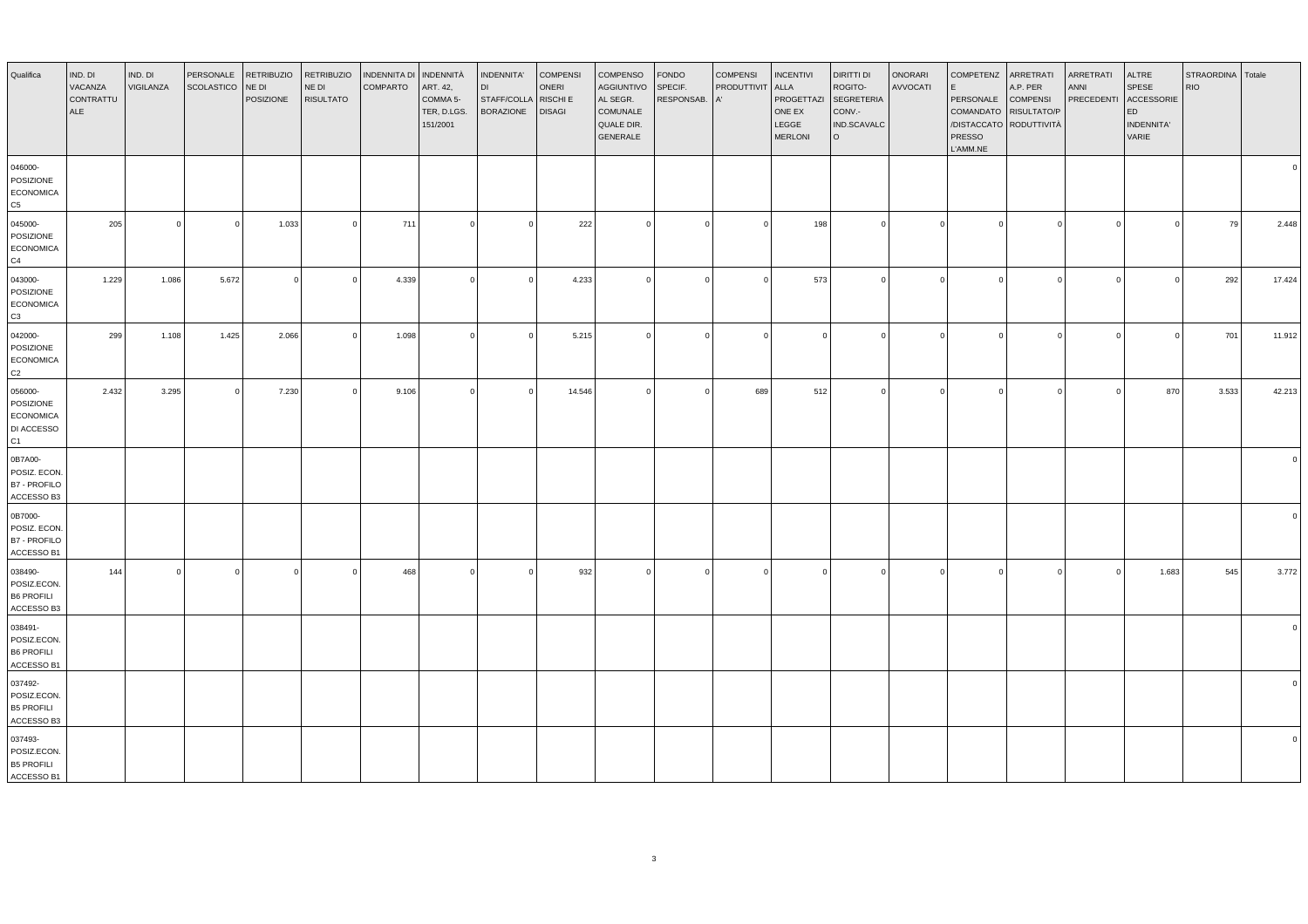| Qualifica                                                           | IND. DI<br>VACANZA<br>CONTRATTU<br>ALE | IND. DI<br>VIGILANZA    | PERSONALE<br>SCOLASTICO | <b>RETRIBUZIO</b><br>NE DI<br>POSIZIONE | <b>RETRIBUZIO</b><br>NE DI<br><b>RISULTATO</b> | INDENNITA DI<br><b>COMPARTO</b> | <b>INDENNITÀ</b><br>ART. 42,<br>COMMA 5-<br>TER, D.LGS.<br>151/2001 | INDENNITA'<br><b>DI</b><br>STAFF/COLLA<br><b>BORAZIONE</b> | <b>COMPENSI</b><br>ONERI<br>RISCHI E<br><b>DISAGI</b> | COMPENSO<br><b>AGGIUNTIVO</b><br>AL SEGR.<br>COMUNALE<br>QUALE DIR.<br>GENERALE | <b>FONDO</b><br>SPECIF.<br>RESPONSAB. | <b>COMPENSI</b><br>PRODUTTIVIT<br>A' | <b>INCENTIVI</b><br>ALLA<br>PROGETTAZI<br>ONE EX<br>LEGGE<br><b>MERLONI</b> | DIRITTI DI<br>ROGITO-<br><b>SEGRETERIA</b><br>CONV.-<br>IND.SCAVALC<br>lo. | ONORARI<br>AVVOCATI | <b>COMPETENZ</b><br>l E<br>PERSONALE<br>COMANDATO RISULTATO/P<br>/DISTACCATO RODUTTIVITÀ<br>PRESSO<br>L'AMM.NE | ARRETRATI<br>A.P. PER<br><b>COMPENSI</b> | ARRETRATI<br>ANNI<br>PRECEDENTI | ALTRE<br>SPESE<br>ACCESSORIE<br>ED<br>INDENNITA'<br>VARIE | STRAORDINA Totale<br><b>RIO</b> |          |
|---------------------------------------------------------------------|----------------------------------------|-------------------------|-------------------------|-----------------------------------------|------------------------------------------------|---------------------------------|---------------------------------------------------------------------|------------------------------------------------------------|-------------------------------------------------------|---------------------------------------------------------------------------------|---------------------------------------|--------------------------------------|-----------------------------------------------------------------------------|----------------------------------------------------------------------------|---------------------|----------------------------------------------------------------------------------------------------------------|------------------------------------------|---------------------------------|-----------------------------------------------------------|---------------------------------|----------|
| 036494-<br>POSIZ.ECON.<br><b>B4 PROFILI</b><br>ACCESSO B3           |                                        |                         |                         |                                         |                                                |                                 |                                                                     |                                                            |                                                       |                                                                                 |                                       |                                      |                                                                             |                                                                            |                     |                                                                                                                |                                          |                                 |                                                           |                                 |          |
| 036495-<br>POSIZ.ECON.<br><b>B4 PROFILI</b><br>ACCESSO B1           | 277                                    | $\overline{\mathbf{0}}$ | $\mathbf 0$             | $\circ$                                 | $\mathbf 0$                                    | 896                             | $\mathbf 0$                                                         | $\overline{0}$                                             | 2.972                                                 | $\circ$                                                                         | $\circ$                               | $\overline{0}$                       | $\mathbf 0$                                                                 | $\overline{0}$                                                             | $\mathbf 0$         | $\circ$                                                                                                        | $\circ$                                  | $\overline{0}$                  | 123                                                       | 435                             | 4.703    |
| 055000-<br>POSIZIONE<br><b>ECONOMICA</b><br>DI ACCESSO<br><b>B3</b> |                                        |                         |                         |                                         |                                                |                                 |                                                                     |                                                            |                                                       |                                                                                 |                                       |                                      |                                                                             |                                                                            |                     |                                                                                                                |                                          |                                 |                                                           |                                 |          |
| 034000-<br>POSIZIONE<br><b>ECONOMICA</b><br><b>B3</b>               | 137                                    | $\overline{0}$          | $\mathbf 0$             | $\circ$                                 | $\mathbf 0$                                    | 461                             | $\mathbf 0$                                                         | $\overline{0}$                                             | 496                                                   |                                                                                 | $\circ$                               | $\overline{0}$                       | $\mathbf 0$                                                                 | $\overline{0}$                                                             | $\mathbf 0$         | $\Omega$                                                                                                       | $\Omega$                                 | $\overline{0}$                  | 63                                                        | $\overline{0}$                  | 1.157    |
| 032000-<br>POSIZIONE<br><b>ECONOMICA</b><br><b>B2</b>               |                                        |                         |                         |                                         |                                                |                                 |                                                                     |                                                            |                                                       |                                                                                 |                                       |                                      |                                                                             |                                                                            |                     |                                                                                                                |                                          |                                 |                                                           |                                 | $\Omega$ |
| 054000-<br>POSIZIONE<br><b>ECONOMICA</b><br>DI ACCESSO<br><b>B1</b> | 331                                    | $\Omega$                | $\overline{0}$          | $\circ$                                 | $\Omega$                                       | 1.206                           | $\circ$                                                             | $\overline{0}$                                             | 732                                                   |                                                                                 | $\circ$                               | $\Omega$                             | $\Omega$                                                                    | $\Omega$                                                                   | $\Omega$            | $\Omega$                                                                                                       | $\Omega$                                 | $\Omega$                        | 165                                                       | 283                             | 2.717    |
| 0A5000-<br>POSIZIONE<br>ECONOMICA<br>A5                             |                                        |                         |                         |                                         |                                                |                                 |                                                                     |                                                            |                                                       |                                                                                 |                                       |                                      |                                                                             |                                                                            |                     |                                                                                                                |                                          |                                 |                                                           |                                 |          |
| 028000-<br>POSIZIONE<br><b>ECONOMICA</b><br>A4                      |                                        |                         |                         |                                         |                                                |                                 |                                                                     |                                                            |                                                       |                                                                                 |                                       |                                      |                                                                             |                                                                            |                     |                                                                                                                |                                          |                                 |                                                           |                                 |          |
| 027000-<br>POSIZIONE<br><b>ECONOMICA</b><br>A3                      |                                        |                         |                         |                                         |                                                |                                 |                                                                     |                                                            |                                                       |                                                                                 |                                       |                                      |                                                                             |                                                                            |                     |                                                                                                                |                                          |                                 |                                                           |                                 |          |
| 025000-<br>POSIZIONE<br><b>ECONOMICA</b><br>A2                      |                                        |                         |                         |                                         |                                                |                                 |                                                                     |                                                            |                                                       |                                                                                 |                                       |                                      |                                                                             |                                                                            |                     |                                                                                                                |                                          |                                 |                                                           |                                 |          |
| 053000-<br>POSIZIONE<br><b>ECONOMICA</b><br>DI ACCESSO<br>A1        |                                        |                         |                         |                                         |                                                |                                 |                                                                     |                                                            |                                                       |                                                                                 |                                       |                                      |                                                                             |                                                                            |                     |                                                                                                                |                                          |                                 |                                                           |                                 |          |

4